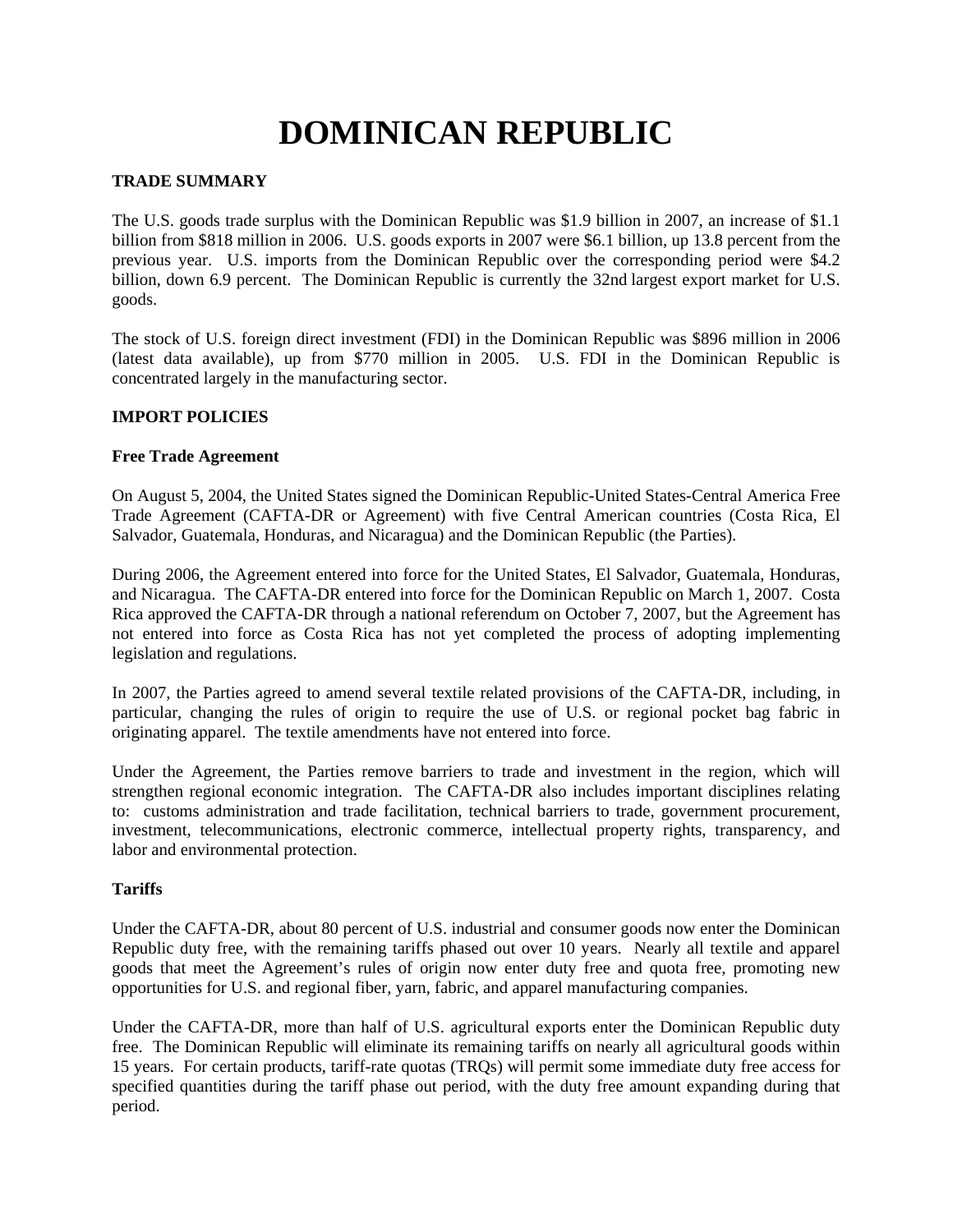#### **Nontariff Measures**

Customs Department (Customs) policies and procedures frequently provoke complaints by businesses, and arbitrary clearance requirements sometimes delay the importation of merchandise for lengthy periods of time. On July 1, 2001, the Dominican Republic agreed to apply the WTO Agreement on Customs Valuation (CVA) whereby all imported goods from WTO Members are assessed duties based on the transaction value, unless use of another valuation method specified in the Agreement is necessary. The Dominican Republic requested and received a waiver from the WTO to exclude 31 items from application of the CVA. Duties on the excluded products are assessed on the basis of a minimum "reference value" assigned by Dominican Customs. However, U.S. exporters report that Dominican Customs has often used the list of reference values for products other than those covered by the WTO waiver.

On July 11, 2006, the Deputy Director of Customs announced that Customs would make adjustments to reference values due to high levels of undervaluation by businesses. Since that time Dominican importers and associations have complained to the U.S. Embassy that Dominican Customs has increased reference values for all products entering the country and refuses to accept an importer's commercial invoice as proof of price paid, and thus dutiable value. The United States has raised this issue with Dominican Customs each time it has been reported to the Embassy.

The 17 percent tax on the first *matricula* (registration document) for all vehicles which was created by the government in 2006 remains in effect.

On October 31, 2005, the United States and the Dominican Republic signed a Customs Mutual Assistance Agreement that allows customs officials to exchange information, intelligence, and documents designed to help prevent customs offenses. The Agreement provides a basis for cooperation and investigation in the areas of trade fraud, money laundering, smuggling, export controls, and related security. The United States donated nonintrusive (X-ray) verification equipment that will upgrade and expedite the verification process. Dominican Customs is in the process of expanding the project by either purchasing or leasing additional equipment.

# **STANDARDS, TESTING, LABELING, AND CERTIFICATION**

Sanitary permits have been used in the Dominican Republic as import licenses to control import levels of selected commodities and other products. The lengthy and unpredictable approval process for sanitary permits for shipments of U.S. meat and dairy products has been a serious problem for importers. In connection with the implementation of the CAFTA-DR, the Dominican Republic issued regulations that would discontinue this practice. However, there are complaints from some U.S. companies that this practice continues to be a problem.

In addition, the Ministry of Agriculture and Livestock enforces sanitary measures that appear to be inconsistent with international standards and the differences do not appear to be based on science (*e.g.*, zero tolerance for Salmonella on raw meat and poultry products and for Tilletia on shipments of U.S. rice). During the CAFTA-DR negotiations, the governments created an intergovernmental working group to discuss Sanitary and Phytosanitary (SPS) barriers to agricultural trade. As a result of the work of this group, the Dominican Republic committed to resolve specific measures restricting U.S. exports to the Dominican Republic. In addition, the Dominican Republic agreed to recognize the equivalence of the U.S. food safety and inspection systems for beef, pork, and poultry, thereby eliminating the need for plant-by-plant inspections. However, at this point the Dominican Republic maintains restrictions on U.S. beef and beef products from animals over 30 months of age as well as live cattle of any age.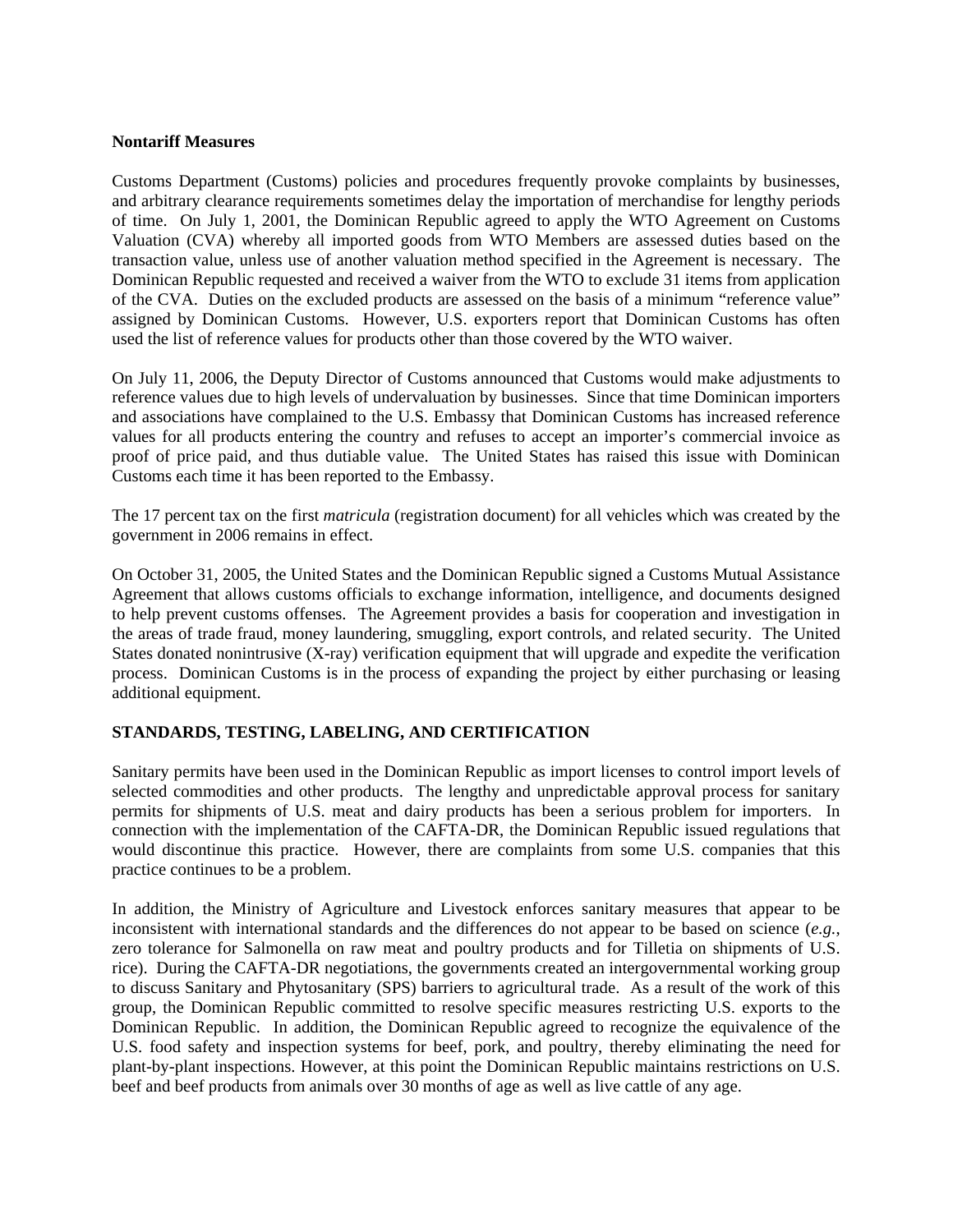#### **GOVERNMENT PROCUREMENT**

U.S. suppliers have complained that Dominican government procurement is not conducted in a transparent manner and that corruption is widespread. The CAFTA-DR requires that procuring entities use fair and transparent procurement procedures, including advance notice of purchases and timely and effective bid review procedures, for procurement covered by the Agreement. Under the CAFTA-DR, U.S. suppliers are permitted to bid on procurements of most Dominican government entities, including key ministries and state-owned enterprises, on the same basis as Dominican suppliers. The anti corruption provisions in the Agreement require each government to ensure under its domestic law that bribery in trade related matters, including in government procurement, is treated as a criminal offense or subject to comparable penalties.

The Dominican Republic is not a signatory to the WTO Agreement on Government Procurement.

# **EXPORT SUBSIDIES**

The Dominican Republic does not have export promotion schemes other than the tariff exemptions for inputs given to firms in the free trade zones. Under the CAFTA-DR, the Dominican Republic is not permitted to adopt new duty waivers or expand existing duty waivers that are conditioned on the fulfillment of a performance requirement (*e.g.*, the exportation of a given level or percentage of goods). However, under the CAFTA-DR, the Dominican Republic is permitted to maintain such measures through 2009, provided that it maintains the measures in accordance with its obligations under the WTO Agreement on Subsidies and Countervailing Measures.

# **INTELLECTUAL PROPERTY RIGHTS (IPR) PROTECTION**

While Dominican law provides for sanctions to protect copyrighted works, and the Dominican regulatory framework for patent and trademark protection was improved, U.S. industry continues to cite lack of IPR enforcement as a major concern. To implement the CAFTA-DR requirements, the Dominican government passed legislation in November 2006 to strengthen its IPR protection regime by, for example, requiring authorities to seize and destroy counterfeit and pirated goods and the equipment used to produce them. There has been improved coordination among various government agencies including the Secretariat of Industry and Commerce, the Attorney General's Office, the Patent Office, and the Copyright Office to stop television broadcast piracy.

#### **Patents and Trademarks**

The U.S. pharmaceutical industry has expressed concern that the sanitary authority of the Dominican Republic Ministry of Health and Social Welfare continues to approve the import, export, manufacture, marketing, and/or sale of pharmaceutical products that infringe on patented products registered in the Dominican Republic. The Industrial Property Law, which was amended in 2000, has not often been applied in legal proceedings, so the effectiveness of the law has not been thoroughly tested.

The CAFTA-DR requires that test data submitted to the Dominican government for the purpose of product approval be protected against unfair commercial use for a period of 5 years for pharmaceuticals and 10 years for agricultural chemicals from the date of product approval in the Dominican Republic. Legislation providing for this protection was passed in November 2006.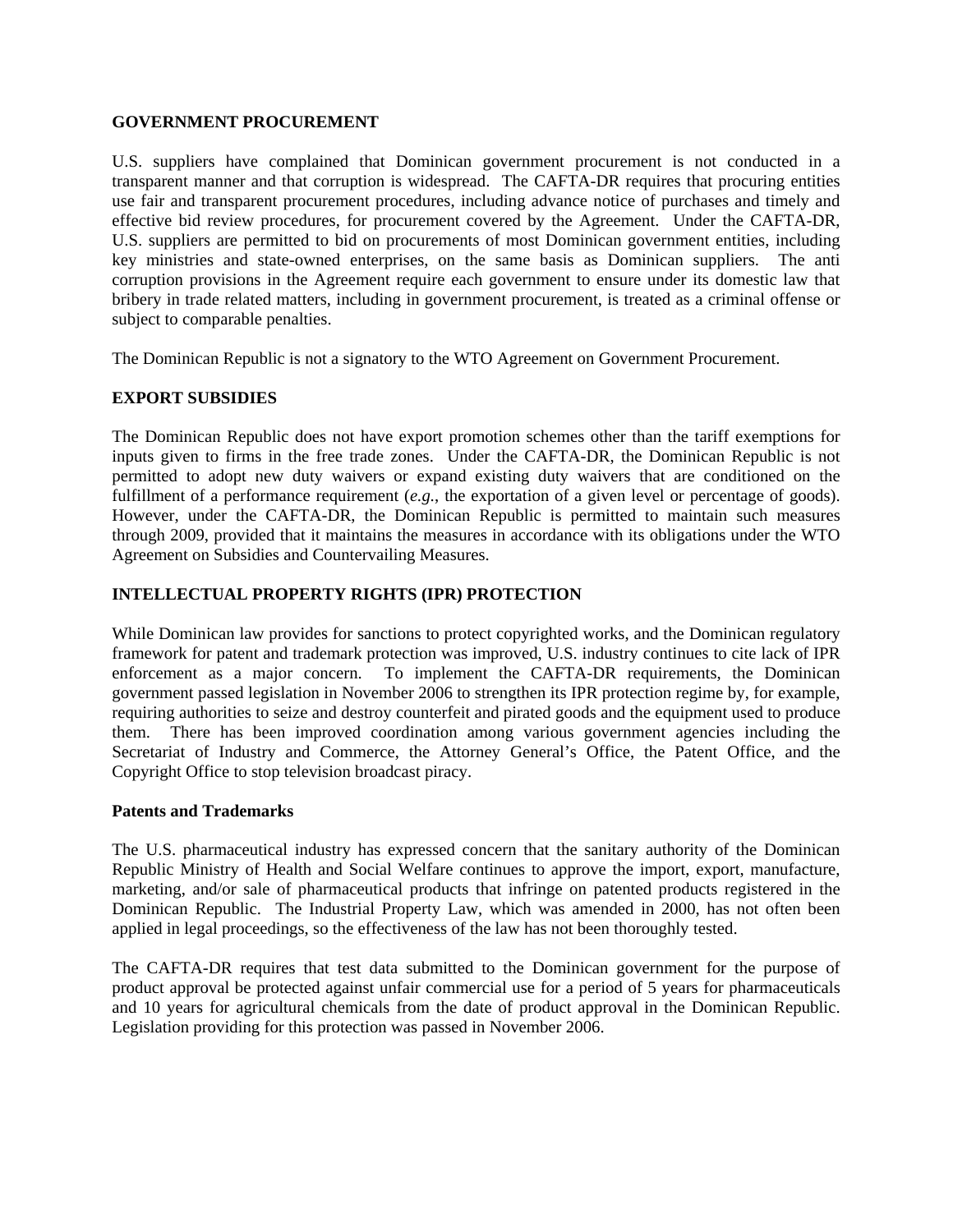# **Copyrights**

Despite a strong copyright law, the existence of a specialized IPR office within the Public Ministry (Attorney General's office), and some improvement in enforcement activity, piracy of copyrighted materials remains common. Audio recordings, video recordings, and software are often copied without authorization and, in the case of software; copies are often used without proper license. While the authorities have made some effort to seize and destroy pirated goods, they often fail to target those that are responsible for copying such copyrighted works or those in the distribution network. Investigations are often hampered by a lack of resources and poor interagency cooperation. U.S. industry representatives point to lengthy delays when cases are submitted for prosecution.

# **SERVICES BARRIERS**

Under the CAFTA-DR, U.S. financial service suppliers are allowed to establish subsidiaries, joint ventures, or branches for banks and insurance companies. In addition, U.S. based firms are permitted to supply insurance on a cross border basis, including reinsurance, reinsurance brokerage, as well as marine, aviation, and transport insurance.

The Dominican Republic ratified the 1997 WTO Financial Services Agreement and its monetary and financial laws are consistent with the commitments of the WTO agreement.

# **INVESTMENT BARRIERS**

The CAFTA-DR establishes a more secure and predictable legal framework for U.S. investors operating in the Dominican Republic. Under the CAFTA-DR, all forms of investment are protected including enterprises, debt, concessions, contracts, and intellectual property. In almost all circumstances, U.S. investors enjoy the right to establish, acquire, and operate investments in the Dominican Republic on an equal footing with local investors. Among the rights afforded to U.S. investors are due process protections and the right to receive a fair market value for property in the event of an expropriation. Investor rights are protected under the CAFTA-DR by an impartial procedure for dispute settlement that is fully transparent. Submissions to dispute panels and panel hearings will be open to the public, and interested parties will have the opportunity to submit their views.

The Dominican Republic implemented the New York Convention on Recognition and Enforcement of Foreign Arbitral Awards (the New York Convention) in August 2002. The New York Convention provides courts a mechanism to enforce international arbitral awards. In a case that was recently concluded, a U.S. firm settled a dispute with a Dominican state-owned company after winning an international arbitral award at the International Commercial Court.

# **ELECTRONIC COMMERCE**

Law 126-02 enacted in 2002 regulates electronic commerce, documents, and digital signatures. The CAFTA-DR includes provisions on electronic commerce that reflect the issue's importance to global trade. Under the CAFTA-DR, the Dominican Republic has committed to provide nondiscriminatory treatment of U.S. digital products, and not to impose customs duties on digital products transmitted electronically.

# **OTHER BARRIERS**

U.S. companies have complained about a lack of transparency and corruption in many sectors, including the judicial system. While successful prosecutions of corrupt individuals and a general reduction in the